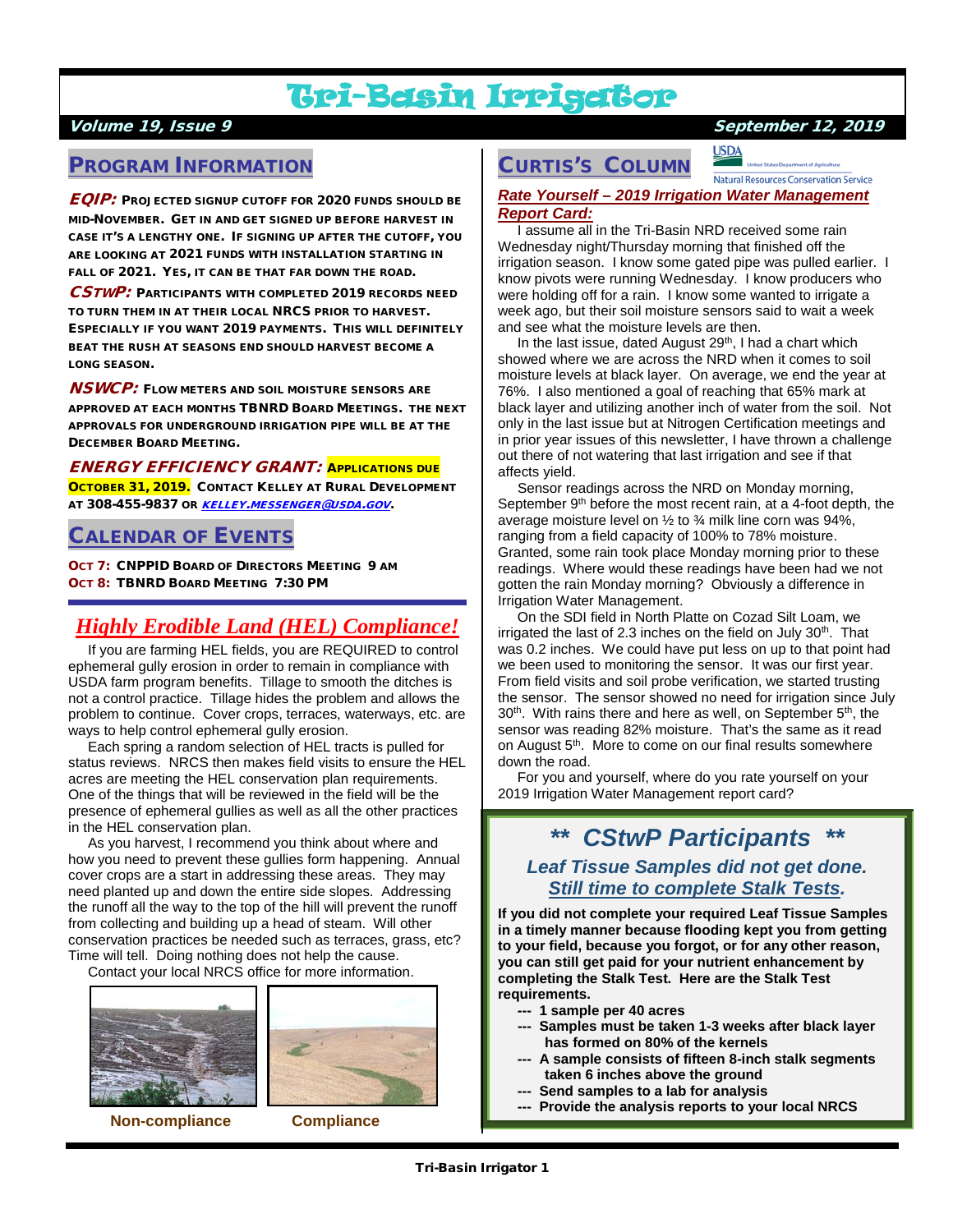## CNPPID NOTES



#### *Irrigation in a wet season:*

 Has any yield been left on the table in 2019? Is that possible in this wet year? In a word, yes. Rain falling on already full soil profiles was not productive. Two available soil water balances are shown below. They were calculated from crop water use (ET) and effective rainfall for a hypothetical corn field planted at irrigated rates and emerging May 10th, using actual Holdrege 5N weather station data, a full beginning 42" soil water profile for a Holdrege silt loam, with and without irrigation. Available soil water dips below the UNL recommended 50% depletion line on July 27<sup>th</sup> without irrigation and on August 20<sup>th</sup> it falls to 0%. There is still water in the soil, but what remains is bonded so tightly to soil particles that plant energy cannot overcome that bond for uptake and use. Long before 0% available water is reached however, plants are expending too much energy extracting soil water; energy that would otherwise be routed to grain production. Data shows four, well-timed 1" irrigations kept soil water in the 50-100% available range to prevent

unnecessary risk. Keeping soil water above the 50% available level though any season will assure water is not limiting yield.



## TRI-BASIN NRD NEWS



#### *2019 Chemigation Inspections:*

Follow-up inspections must be scheduled immediately.

#### *Flow Meter Readings for Water Use Reports:*

 As the irrigation season winds down and you are picking up irrigation pipe or bedding down irrigation engines, remember to record the ending meter readings for your Irrigation Water Management (Water Use) Forms. We hope to have the Water Use forms printed and ready to be filled out by the end of September. If you need them sooner, you can call us at 1-877- 995-6688 and we will do our best to accommodate you.

#### *Tri-Basin Staff to Inspect Meters:*

 With irrigation season winding down, Tri-Basin NRD staff members are beginning annual irrigation meter inspections. Each year, we take readings from meters in about one-third of the townships in the district.

 This year we will be doing inspections in the following townships: Kearney County: 5N-16W, 6N-16W, 7N-16W, and 8N-16W; Phelps County: 5N-20W, 6N-20W, 7N-20W, 8N-20W; and Gosper County: 5N-22W, 5N-23W 6N-23W, 7N-23W, and 8N-23W.

 If you have irrigation wells in these townships and you put your meters in storage for the winter, you can call the Tri-Basin NRD office at 1-877-995-6688 to schedule an inspection. If there is no meter at the site when we come to inspect, you will receive a letter requesting access to the meter for inspection.



# **NEBRASKA EXTENSION EXTRAS NEXTENSION**

#### *Controlling Harvest Compaction:*

 The best defensive against field compaction is to wait until soils dry enough to support harvest equipment without creating ruts. However, this is not always a viable option, and Al Dutcher, UNL Climatologist says that there is a strong probability for a wetter fall in Nebraska. So, if fall harvest conditions move into a wet cycle; then the priority goal will likely be to limit compaction as much as possible.

 One strategy is to focus on running the grain cart down the same row middles as the combine. Since over 80% of soil compaction damage is done with the first pass of weighted tire loads; establishing traffic lanes within fields will significantly reduce overall field compaction. Once a traffic lane has been driven and firmed up; subsequent passes will have little effect on total field compaction. Further, by using the same traffic lanes year after year, soil structure & water infiltration will be improved in the un-trafficked areas.

 Pre-harvest planning, such as adding auger extensions on the combine, may keep grain cart wheel track lanes lining up with the harvester tracks. Planning how to reduce heavy grain trucks movement across fields has advantages as well; since the axle loads and tire pressures are not suitable for soils especially when wet. Harvest managers may also evaluate how to reduce grain cart fill and unload more often. Establishing grain cart pathways such as tramlines across fields and reduced turning around in the middle of the field may further reduce overall field compaction. Combine operators may consider unloading at the ends of the field; rather than on-the-go. Finally, use wide tires with lower pressures.

#### *FREE Soybean Cyst Nematode Analysis:*

 Now may be the time to get your bags ready to collect soil samples soon after harvest. The Nebraska Soybean board & UNL are providing free "Soybean Cyst Nematode Analysis." Submit to: UNL Plant & Pest Diagnostic Clinic; 448 Plant Science Hall; Lincoln, NE 68583. Bags are available free-of-charge in Nebraska Extension offices.

#### *Predicting Final Soybeans Maturity:*

 Soybeans react to photo-period (day-length); and most area fields have triggered yellowing of leaves and leaf drop senescing. This soybean reproductive stage, known as physiological maturity stage (R6.5), is equivalent to the black layer formation in corn. Our NebGuide G1871 "Predicting the Last Irrigation of the Season" indicates that when the soybean plants begin their natural leaf yellows; the soybean plants are about 10 days from reaching physiological maturity and will need about 1.9 inches of water per acre to reach full maturity.

 James Specht, Nebraska Extension Soybean Specialist Emeritus, says that many methods may be helpful for determining the last irrigation, but observing conditions within the soybean pods is still the most reliable method. For example, the soybean plant will continue to feed the seed until the pod-wall membrane ceases clinging to the seed coat (R7 growth stage).

 Our free Nebraska Extension "soywater.unl.edu" App soybean growth & irrigation simulator may also be a good tool for predicting the last irrigation. The challenge, though, is that late season heat stress can cause the soybean plants to use more water before maturing than the growing degree days (GDD) formulas predict(s). For example, hot dry windy conditions may increase soybean water daily usage; whereas, the soybean plants are maturing about the same time as predicted in the computer program; since the plants are responding to daylength.

 Another method may be visual plant appraisal where irrigation ceases when the soybean plants begin the R7 stage. The challenge with this method, based on when at least one pod turns brown or tan on the soybean plant, is that not all pods on the R7 plant lose their green color at the same time.

 A new Nebraska Extension NebGuide EC3036, "Irrigation Scheduling Strategies When Using Soil Water Data," may be helpful for those strictly following field soil moisture sensors. When irrigation is based solely on stored water leaving the rooting zone, there is a still a chance for over irrigation application. Since mature soybean plants may still wick moisture from the soil after the plants have stopped feeding the seeds in the pods; soil sensor data may trigger some late irrigations resulting in higher water application costs and water usage without increasing over soybean yields.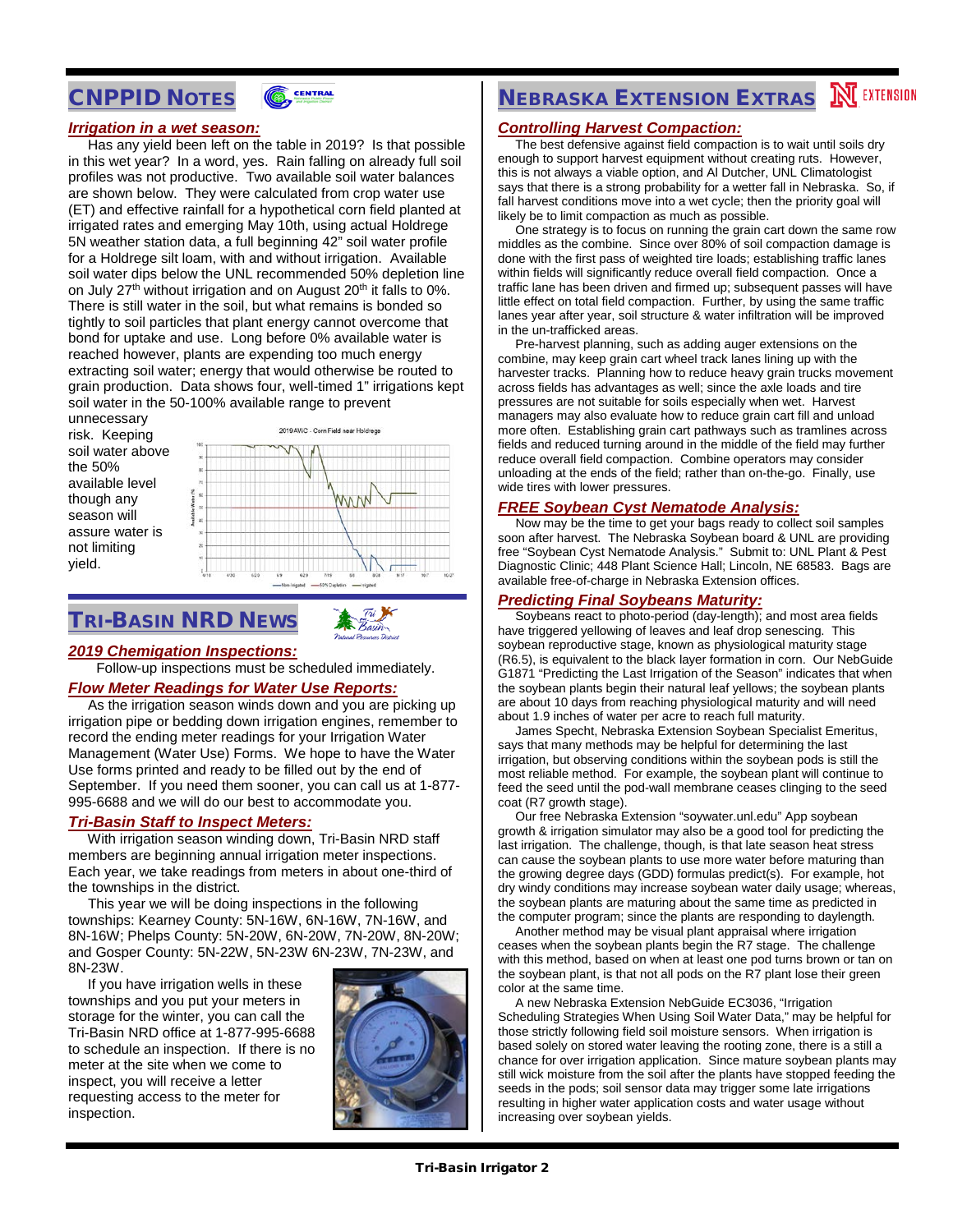## NAWMN CROP ET INFORMATION

Additional Information and other ET resources can be found at websites listed under "ET Information Sites" below.

## Inches of Crop Water Use  $(ET) =$ **Evaporation x Kc**

|              | <b>Aug 26 - Sept 1</b> |      | Sept 2 - Sept 8    |      |
|--------------|------------------------|------|--------------------|------|
| <b>Site</b>  | <b>Evaporation</b>     | Rain | <b>Evaporation</b> | Rain |
| 1            | 1.20                   | 0.00 | 1.40               | 0.29 |
| $\mathbf{2}$ | 1.40                   | 0.00 | 1.20               | 0.42 |
| 3            | 1.20                   | 0.00 | 1.00               | 0.53 |
| 4            | 1.00                   | 0.05 | 1.30               | 0.45 |
| 5            | 0.80                   | 0.05 | 1.10               | 0.46 |
| 6            | 1.00                   | 0.00 | 0.90               | 0.53 |
| 7            | 1.00                   | 0.00 | 1.20               | 0.91 |
| 8            | 1.30                   | 0.03 | 0.90               | 0.34 |
| 9            | 0.90                   | 0.05 | 1.20               | 0.00 |
| 10           | 1.00                   | 0.05 | 1.40               | 0.45 |
| 11           | 1.30                   | 0.00 | 0.90               | 0.70 |
| 12           | 1.00                   | 0.50 | 1.20               | 0.32 |
| 13           | 1.00                   | 0.15 | 0.80               | 0.36 |
| 14           | 1.20                   | 0.17 | 0.90               | 0.23 |
| 15           | 1.10                   | 0.30 | 0.90               | 0.65 |
| 16           | 1.00                   | 1.10 | 1.10               | 0.44 |



*2019 Map of NAWMN Sites across the Tri-Basin NRD.*

| <b>Crop Coefficients (Kc)</b> |      |                           |      |
|-------------------------------|------|---------------------------|------|
| Corn                          |      | <b>Soybeans</b>           |      |
| <b>Stage</b>                  | Кc   | <b>Stage</b>              | Кc   |
| 2 leaf                        | 0.10 | <b>Cotyledon (VC)</b>     | 0.10 |
| 4 leaf                        | 0.18 | 1st Node (V1)             | 0.20 |
| 6 leaf                        | 0.35 | 2nd Node (V2)             | 0.40 |
| 8 leaf                        | 0.51 | 3rd Node (V3)             | 0.60 |
| 10 leaf                       | 0.69 | Beg. Bloom (R1)           | 0.90 |
| 12 leaf                       | 0.88 | <b>Full Bloom (R2)</b>    | 1.00 |
| 14 leaf                       | 1.01 | Beg. Pod (R3)             | 1.10 |
| 16 leaf                       | 1.10 | <b>Full Pod (R4)</b>      | 1.10 |
| Silk - Beg. Dent              | 1.10 | Beg. Seed (R5)            | 1.10 |
| 1/ <sub>4</sub> Milk Line     | 1.04 | <b>Full Seed (R6)</b>     | 1.10 |
| <b>Full Dent (1/2 Milk)</b>   | 0.98 | <b>Yellow Leaf (R6.5)</b> | 1.00 |
| 3/4 Milk Line                 | 0.79 | Beg. Mat. (R7)            | 0.90 |
| <b>Black Layer</b>            | 0.60 | Full Mat. (R8)            | 0.20 |
| <b>Full Maturity</b>          | 0.10 | <b>Mature</b>             | 0.10 |

## CROP STAGE INFORMATION

**Corn (R5-1/4 Milk Line to R5.8-3/4 Milk Line stage):** Corn at ½ milk line needs 2.25 inches of moisture to reach maturity. On Holdrege Silt Loam at 90% moisture, drawing from 4 feet, end goal of 65%you are done irrigating.

#### Avg. daily water use from Sept 2 – Sept 8 was 0.09"-0.21".

**Soybeans (R6-Full Seed to R6.5-Full Seed/Yellow Leaf stage):** Soybeans beginning to yellow needs 1.9 inches of moisture to reach maturity. On Holdrege Silt Loam at 85% moisture, drawing from 4 feet, end goal of 65%, you are done irrigating.

Avg. daily water use from Sept 2 – Sept 8 was 0.11"-0.20".

*Sept 2-Sept 8 (16 of 16 NAWMN sites reporting): Average weekly rainfall was 0.51 (range 0.00 to 0.91). Average weekly ET for corn was 0.98 and for soybeans was 1.15.*

## ET INFORMATION SITES

#### **NAWMN Sites:**

 *[https://www.cnppid.com/weatheret-data/nebraska](https://www.cnppid.com/weatheret-data/nebraska-agricultural-water-management-network/)[agricultural-water-management-network/](https://www.cnppid.com/weatheret-data/nebraska-agricultural-water-management-network/)*

*<https://nawmn.unl.edu/ETdata/DataMap>*

**CropWatch:** *<https://cropwatch.unl.edu/gdd-etdata>* **CNPPID:** *<https://www.cnppid.com/weatheret-data/>* **Water Use Hotline:** 1-800-993-2507

| <b>Corn Stage</b> |                                   | <b>DESCRIPTION</b>                                                                                                                                                |  |
|-------------------|-----------------------------------|-------------------------------------------------------------------------------------------------------------------------------------------------------------------|--|
| R <sub>5.5</sub>  | Full Dent -<br>1/2 Milk Line      | The starch line is 1/2 the way down the kernel. Top 1/2 is hard and bottom 1/2 is softer near the cob.                                                            |  |
| R <sub>5.8</sub>  | 3/4 Milk Line                     | The starch line is 3/4 the way down the kernel.                                                                                                                   |  |
| R <sub>6</sub>    | <b>Black Layer</b>                | The starch line has advanced to the cob. Physiological Maturity. Black layer formed, kernel moisture is<br>between 25%-35% moisture. 0.0 inches needed for yield. |  |
|                   |                                   |                                                                                                                                                                   |  |
|                   | <b>Soybean Stage</b>              | <b>DESCRIPTION</b>                                                                                                                                                |  |
| R6.5              | Full Seed /<br><b>Yellow Leaf</b> | Leaves begin to yellow rapidly, beginning in the lower canopy and progressing upwards.                                                                            |  |